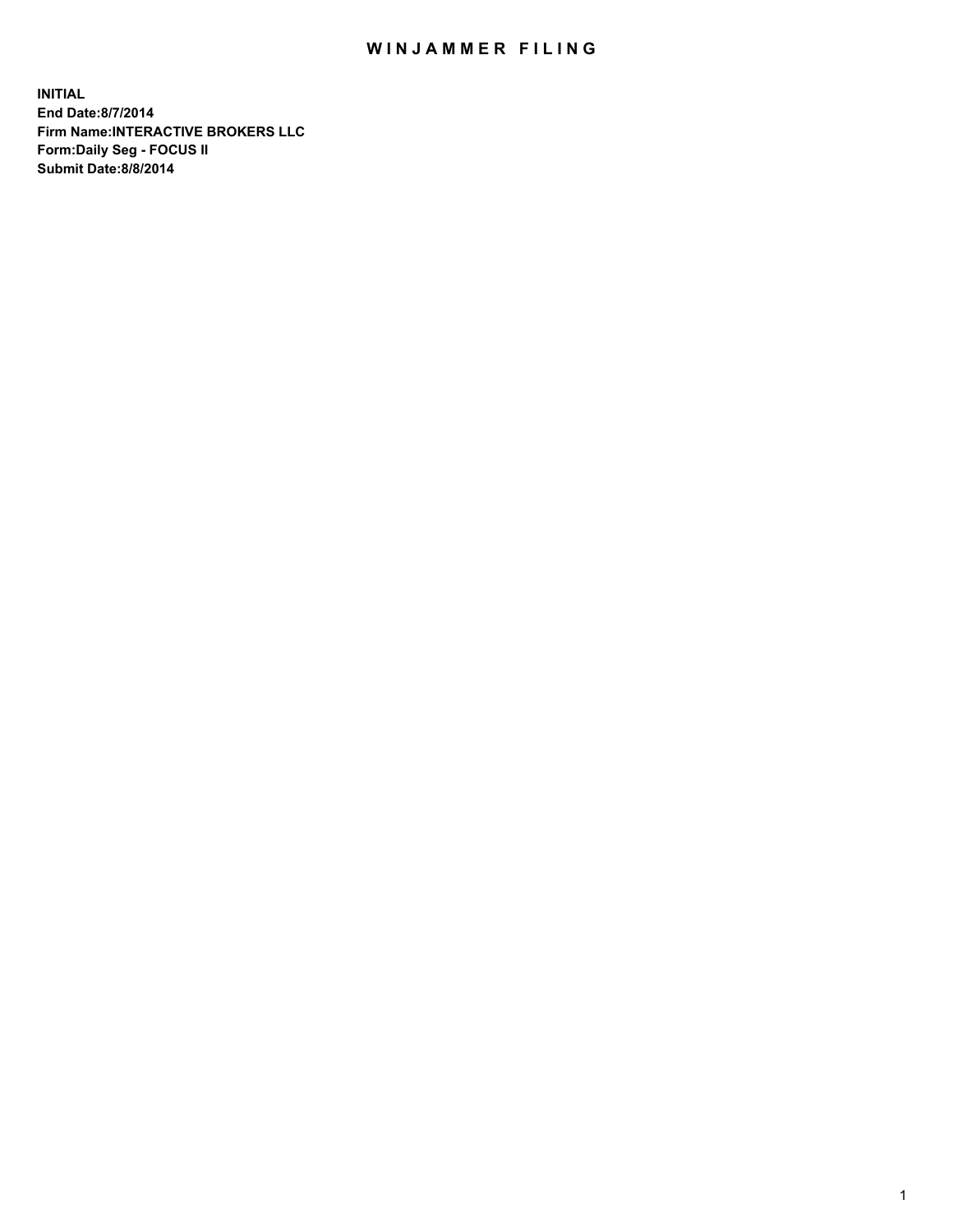## **INITIAL End Date:8/7/2014 Firm Name:INTERACTIVE BROKERS LLC Form:Daily Seg - FOCUS II Submit Date:8/8/2014 Daily Segregation - Cover Page**

| Name of Company<br><b>Contact Name</b><br><b>Contact Phone Number</b>             | <b>INTERACTIVE BROKERS LLC</b><br><b>Michael Ellman</b><br>203-422-8926 |
|-----------------------------------------------------------------------------------|-------------------------------------------------------------------------|
| <b>Contact Email Address</b>                                                      | mellman@interactivebrokers.co<br>$\underline{\mathbf{m}}$               |
| FCM's Customer Segregated Funds Residual Interest Target (choose one):            |                                                                         |
| a. Minimum dollar amount: ; or                                                    | $\overline{\mathbf{0}}$                                                 |
| b. Minimum percentage of customer segregated funds required:% ; or                | 0                                                                       |
| c. Dollar amount range between: and; or                                           | 155,000,000 245,000,000                                                 |
| d. Percentage range of customer segregated funds required between:% and%.         | 00                                                                      |
| FCM's Customer Secured Amount Funds Residual Interest Target (choose one):        |                                                                         |
| a. Minimum dollar amount: ; or                                                    | $\overline{\mathbf{0}}$                                                 |
| b. Minimum percentage of customer secured funds required:% ; or                   | 0                                                                       |
| c. Dollar amount range between: and; or                                           | 80,000,000 120,000,000                                                  |
| d. Percentage range of customer secured funds required between:% and%.            | 00                                                                      |
| FCM's Cleared Swaps Customer Collateral Residual Interest Target (choose one):    |                                                                         |
| a. Minimum dollar amount: ; or                                                    | $\overline{\mathbf{0}}$                                                 |
| b. Minimum percentage of cleared swaps customer collateral required:% ; or        | $\underline{\mathbf{0}}$                                                |
| c. Dollar amount range between: and; or                                           | 0 <sub>0</sub>                                                          |
| d. Percentage range of cleared swaps customer collateral required between:% and%. | 0 <sub>0</sub>                                                          |
| Current ANC:on                                                                    | 2,330,681,351 07-AUG-2014                                               |
| <b>Broker Dealer Minimum</b>                                                      | 345,603,164                                                             |
| Debit/Deficit - CustomersCurrent AmountGross Amount                               |                                                                         |
| Domestic Debit/Deficit                                                            | 3,075,970                                                               |
| Foreign Debit/Deficit                                                             | 3,372,2470                                                              |
| Debit/Deficit - Non CustomersCurrent AmountGross Amount                           |                                                                         |
| Domestic Debit/Deficit                                                            | 0 <sub>0</sub>                                                          |
| Foreign Debit/Deficit                                                             | 0 <sub>0</sub>                                                          |
| Proprietary Profit/Loss                                                           |                                                                         |
| Domestic Profit/Loss                                                              | $\overline{\mathbf{0}}$                                                 |
| Foreign Profit/Loss                                                               | $\underline{\mathbf{0}}$                                                |
| Proprietary Open Trade Equity<br>Domestic OTE                                     |                                                                         |
|                                                                                   | <u>0</u>                                                                |
| Foreign OTE<br><b>SPAN</b>                                                        | <u>0</u>                                                                |
| <b>Customer SPAN Calculation</b>                                                  | 1,131,111,706                                                           |
| Non-Customer SPAN Calcualation                                                    | 14,151,162                                                              |
| <b>Proprietary Capital Charges</b>                                                | 0                                                                       |
| Minimum Dollar Amount Requirement                                                 | 20,000,000 [7465]                                                       |
| Other NFA Dollar Amount Requirement                                               | 21,559,804 [7475]                                                       |
|                                                                                   |                                                                         |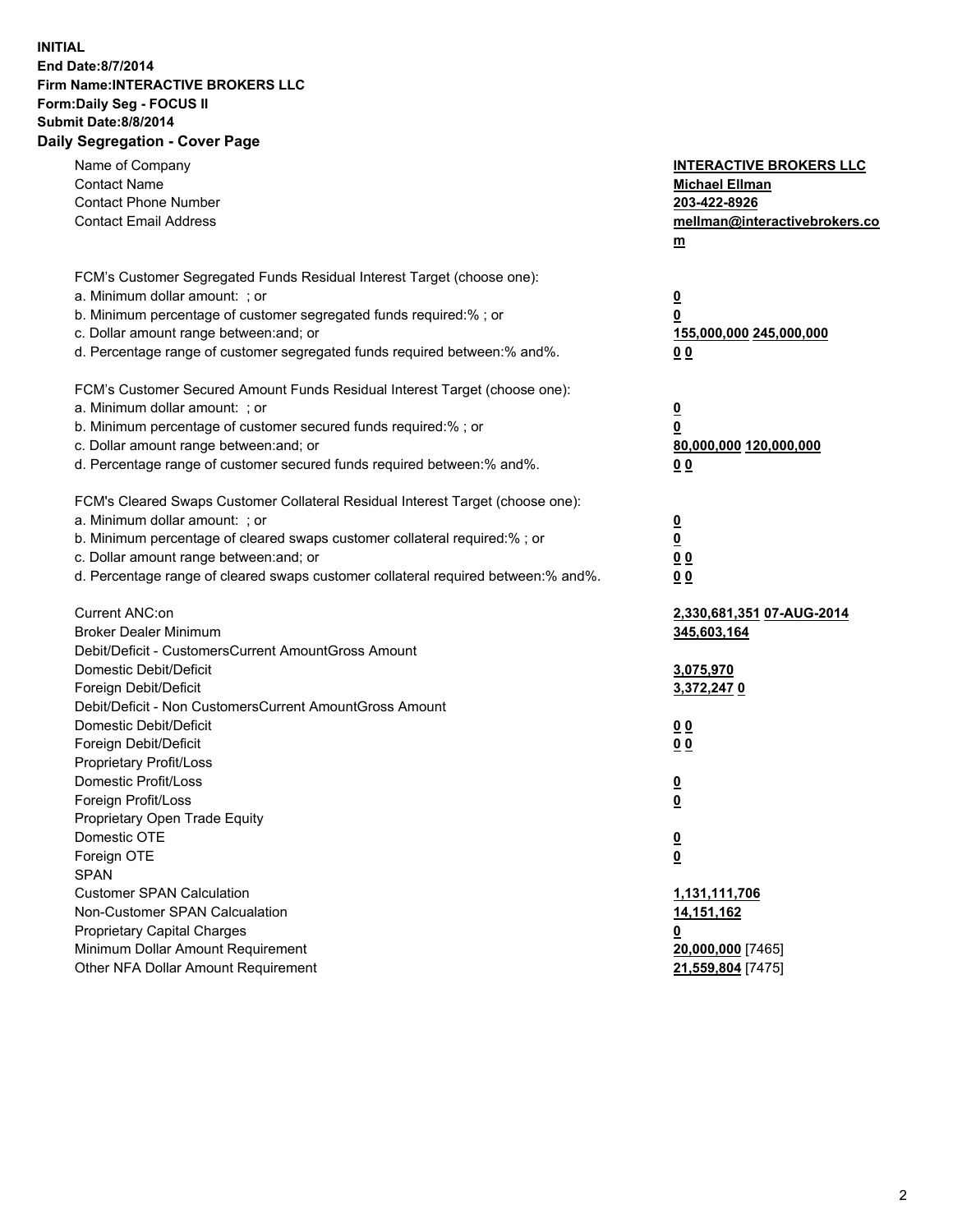## **INITIAL End Date:8/7/2014 Firm Name:INTERACTIVE BROKERS LLC Form:Daily Seg - FOCUS II Submit Date:8/8/2014 Daily Segregation - Secured Amounts**

|     | <u>, pany ovyrvyatron ovodrod Amodrite</u>                                                  |                                   |
|-----|---------------------------------------------------------------------------------------------|-----------------------------------|
|     | Foreign Futures and Foreign Options Secured Amounts                                         |                                   |
|     | Amount required to be set aside pursuant to law, rule or regulation of a foreign            | $0$ [7305]                        |
|     | government or a rule of a self-regulatory organization authorized thereunder                |                                   |
| 1.  | Net ledger balance - Foreign Futures and Foreign Option Trading - All Customers             |                                   |
|     | A. Cash                                                                                     | 316,743,096 [7315]                |
|     | B. Securities (at market)                                                                   | $0$ [7317]                        |
| 2.  | Net unrealized profit (loss) in open futures contracts traded on a foreign board of trade   | -9,899,340 [7325]                 |
| 3.  | Exchange traded options                                                                     |                                   |
|     | a. Market value of open option contracts purchased on a foreign board of trade              | 68,369 [7335]                     |
|     | b. Market value of open contracts granted (sold) on a foreign board of trade                | -109,092 <sup>[7337]</sup>        |
| 4.  | Net equity (deficit) (add lines 1. 2. and 3.)                                               | 306,803,033 [7345]                |
| 5.  | Account liquidating to a deficit and account with a debit balances - gross amount           | 3,372,247 [7351]                  |
|     | Less: amount offset by customer owned securities                                            | 0 [7352] 3,372,247 [7354]         |
| 6.  | Amount required to be set aside as the secured amount - Net Liquidating Equity              | 310,175,280 [7355]                |
|     | Method (add lines 4 and 5)                                                                  |                                   |
| 7.  | Greater of amount required to be set aside pursuant to foreign jurisdiction (above) or line | 310, 175, 280 [7360]              |
|     | 6.                                                                                          |                                   |
|     | FUNDS DEPOSITED IN SEPARATE REGULATION 30.7 ACCOUNTS                                        |                                   |
| 1.  | Cash in banks                                                                               |                                   |
|     | A. Banks located in the United States                                                       | 334,451,383 [7500]                |
|     | B. Other banks qualified under Regulation 30.7                                              | 0 [7520] 334,451,383 [7530]       |
| 2.  | <b>Securities</b>                                                                           |                                   |
|     | A. In safekeeping with banks located in the United States                                   | $0$ [7540]                        |
|     | B. In safekeeping with other banks qualified under Regulation 30.7                          | 0 [7560] 0 [7570]                 |
| 3.  | Equities with registered futures commission merchants                                       |                                   |
|     | A. Cash                                                                                     | $0$ [7580]                        |
|     | <b>B.</b> Securities                                                                        | $0$ [7590]                        |
|     | C. Unrealized gain (loss) on open futures contracts                                         | $0$ [7600]                        |
|     | D. Value of long option contracts                                                           | $0$ [7610]                        |
|     | E. Value of short option contracts                                                          | 0 [7615] 0 [7620]                 |
| 4.  | Amounts held by clearing organizations of foreign boards of trade                           |                                   |
|     | A. Cash                                                                                     | $0$ [7640]                        |
|     | <b>B.</b> Securities                                                                        | $0$ [7650]                        |
|     | C. Amount due to (from) clearing organization - daily variation                             | $0$ [7660]                        |
|     | D. Value of long option contracts                                                           | $0$ [7670]                        |
|     | E. Value of short option contracts                                                          | 0 [7675] 0 [7680]                 |
| 5.  | Amounts held by members of foreign boards of trade                                          |                                   |
|     | A. Cash                                                                                     | 85,615,874 [7700]                 |
|     | <b>B.</b> Securities                                                                        | $0$ [7710]                        |
|     | C. Unrealized gain (loss) on open futures contracts                                         | -3,983,486 [7720]                 |
|     | D. Value of long option contracts                                                           | 68,370 [7730]                     |
|     | E. Value of short option contracts                                                          | -109,095 [7735] 81,591,663 [7740] |
| 6.  | Amounts with other depositories designated by a foreign board of trade                      | $0$ [7760]                        |
| 7.  | Segregated funds on hand                                                                    | $0$ [7765]                        |
| 8.  | Total funds in separate section 30.7 accounts                                               | 416,043,046 [7770]                |
| 9.  | Excess (deficiency) Set Aside for Secured Amount (subtract line 7 Secured Statement         | 105,867,766 [7380]                |
|     | Page 1 from Line 8)                                                                         |                                   |
| 10. | Management Target Amount for Excess funds in separate section 30.7 accounts                 | 80,000,000 [7780]                 |
| 11. | Excess (deficiency) funds in separate 30.7 accounts over (under) Management Target          | 25,867,766 [7785]                 |
|     |                                                                                             |                                   |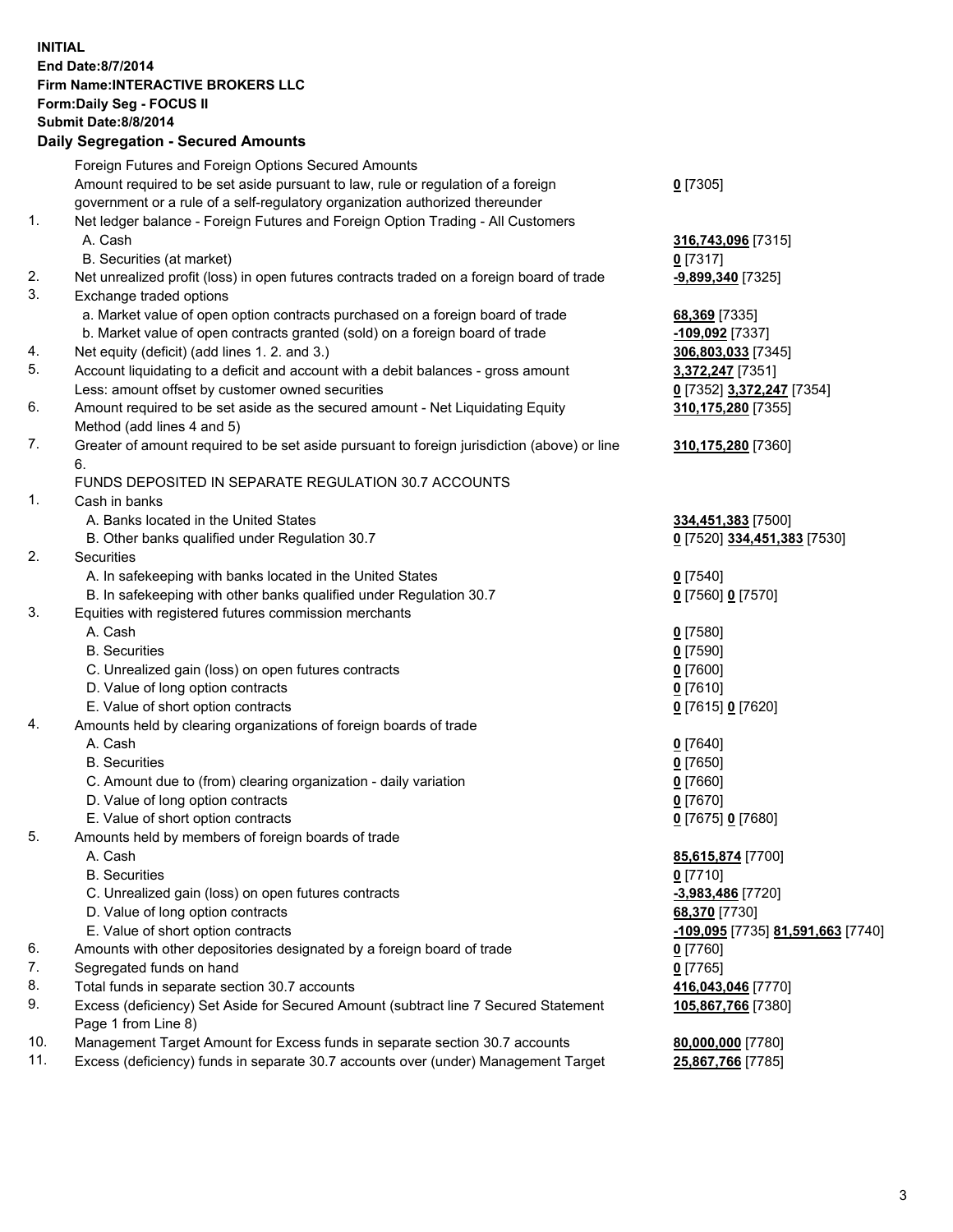**INITIAL End Date:8/7/2014 Firm Name:INTERACTIVE BROKERS LLC Form:Daily Seg - FOCUS II Submit Date:8/8/2014 Daily Segregation - Segregation Statement** SEGREGATION REQUIREMENTS(Section 4d(2) of the CEAct) 1. Net ledger balance A. Cash **2,261,740,570** [7010] B. Securities (at market) **0** [7020] 2. Net unrealized profit (loss) in open futures contracts traded on a contract market **18,848,282** [7030] 3. Exchange traded options A. Add market value of open option contracts purchased on a contract market **95,965,215** [7032] B. Deduct market value of open option contracts granted (sold) on a contract market **-166,060,115** [7033] 4. Net equity (deficit) (add lines 1, 2 and 3) **2,210,493,952** [7040] 5. Accounts liquidating to a deficit and accounts with debit balances - gross amount **3,075,970** [7045] Less: amount offset by customer securities **0** [7047] **3,075,970** [7050] 6. Amount required to be segregated (add lines 4 and 5) **2,213,569,922** [7060] FUNDS IN SEGREGATED ACCOUNTS 7. Deposited in segregated funds bank accounts A. Cash **390,412,841** [7070] B. Securities representing investments of customers' funds (at market) **1,057,168,815** [7080] C. Securities held for particular customers or option customers in lieu of cash (at market) **0** [7090] 8. Margins on deposit with derivatives clearing organizations of contract markets A. Cash **10,315,045** [7100] B. Securities representing investments of customers' funds (at market) **109,465,828** [7110] C. Securities held for particular customers or option customers in lieu of cash (at market) **0** [7120] 9. Net settlement from (to) derivatives clearing organizations of contract markets **-1,053,393** [7130] 10. Exchange traded options A. Value of open long option contracts **1,471,375** [7132] B. Value of open short option contracts **-3,919,560** [7133] 11. Net equities with other FCMs A. Net liquidating equity **-52,298,405** [7140] B. Securities representing investments of customers' funds (at market) **914,884,977** [7160] C. Securities held for particular customers or option customers in lieu of cash (at market) **0** [7170] 12. Segregated funds on hand **0** [7150] 13. Total amount in segregation (add lines 7 through 12) **2,426,447,523** [7180] 14. Excess (deficiency) funds in segregation (subtract line 6 from line 13) **212,877,601** [7190] 15. Management Target Amount for Excess funds in segregation **155,000,000** [7194]

16. Excess (deficiency) funds in segregation over (under) Management Target Amount Excess

**57,877,601** [7198]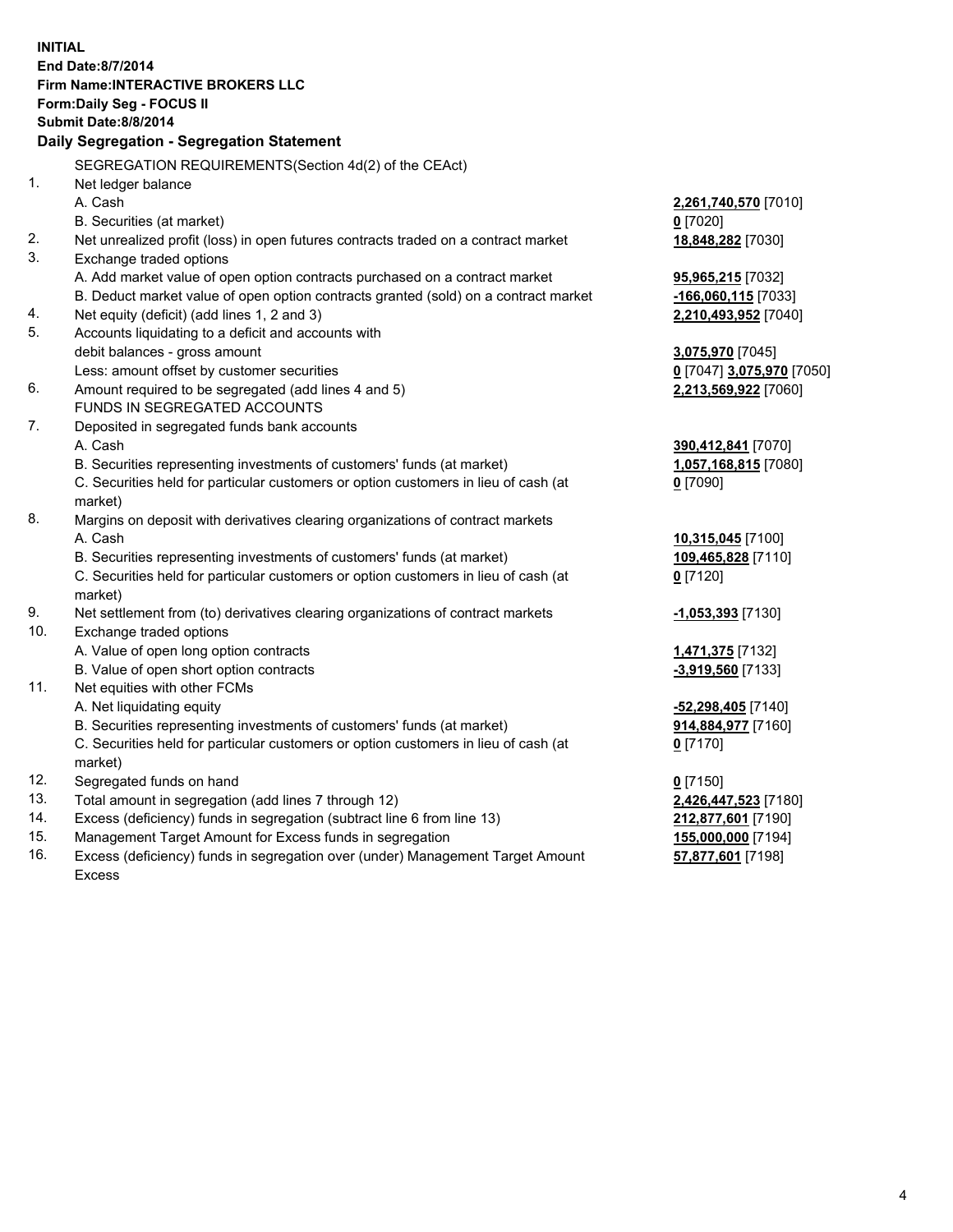## **INITIAL End Date:8/7/2014 Firm Name:INTERACTIVE BROKERS LLC Form:Daily Seg - FOCUS II Submit Date:8/8/2014 Daily Segregation - Supplemental**

| $\blacksquare$           | Total gross margin deficiencies - Segregated Funds Origin                                         | 184,520 [9100] |  |
|--------------------------|---------------------------------------------------------------------------------------------------|----------------|--|
| $\overline{\phantom{a}}$ | Total gross margin deficiencies - Secured Funds Origin                                            | 8,128 [9101]   |  |
| $\blacksquare$           | Total gross margin deficiencies - Cleared Swaps Customer Collateral Funds Origin                  | $0$ [9102]     |  |
| $\overline{\phantom{a}}$ | Total gross margin deficiencies - Noncustomer and Proprietary Accounts Origin                     | 0 [9103]       |  |
| $\blacksquare$           | Total number of accounts contributing to total gross margin deficiencies - Segregated             | $9$ [9104]     |  |
|                          | Funds Origin                                                                                      |                |  |
|                          | Total number of accounts contributing to total gross margin deficiencies - Secured                | 4 [9105]       |  |
|                          | Funds Origin                                                                                      |                |  |
| $\blacksquare$           | Total number of accounts contributing to the total gross margin deficiencies - Cleared            | $0$ [9106]     |  |
|                          | Swaps Customer Collateral Funds Origin                                                            |                |  |
| $\overline{\phantom{a}}$ | Total number of accounts contributing to the total gross margin deficiencies -                    | $0$ [9107]     |  |
|                          | Noncustomer and Proprietary Accounts Origin                                                       |                |  |
|                          | that a discussion of the functor deficiences in a second the FONA case to be compared with a dis- |                |  |

- Upload a copy of the firm's daily margin report the FCM uses to issue margin calls which corresponds with the reporting date.